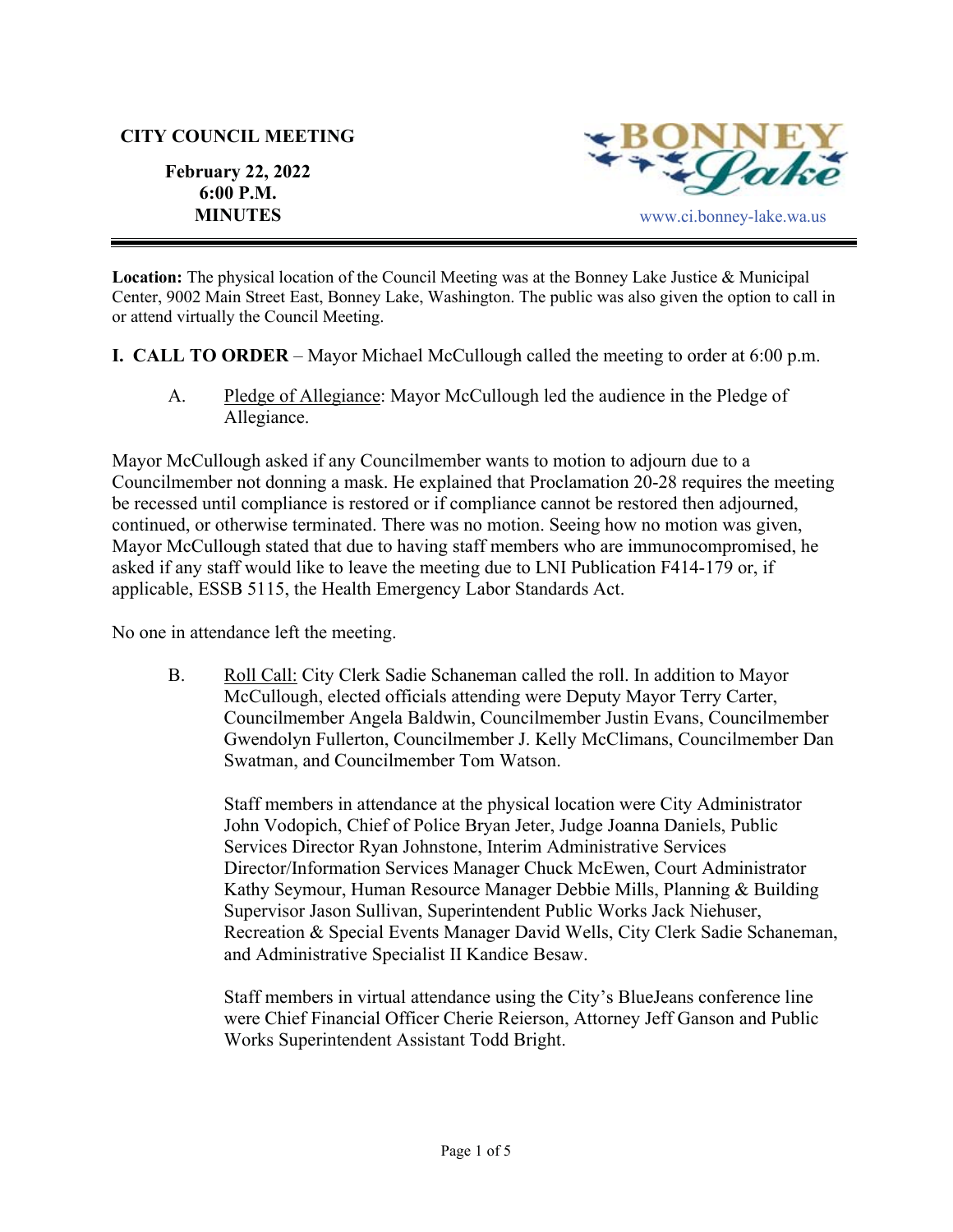- C. Agenda Modifications: None.
- D. Announcements, Appointments and Presentations:
	- 1. **AB22-30 Motion** A Motion Of The City Council Of The City Of Bonney Lake, Pierce County, Washington, Ratifying The Mayor's Appointment Of Melissa Munson-Merritt To Design Commission Position #4 With A Term Ending April 6, 2024.

**Councilmember Watson moved to approve the motion. Deputy Mayor Carter seconded the motion.**

**Motion approved 7 – 0.**

# **II. PUBLIC HEARINGS, CITIZEN COMMENTS & CORRESPONDENCE:**

- A. Public Hearings: None
- B. Citizen Comments:

Dan Decker, 201  $70<sup>th</sup>$  St E, Bonney Lake, discussed how a mandate is not a Law, it's a suggestion, a person shouldn't have to wear a mask and that he is only wearing one out of respect for the council members. He explained that only Legislature can make a Law, masks don't protect you from anything and that a Governor saying you will be fired for not wearing one is illegal and egregiously wrong.

Mike Myer, 13813 Prairie Ridge Drive E, Bonney Lake, thanked the Council for making life better. He discussed how there is a lack of parenting skills, which is the No.1 cause of crime and homelessness. He expressed the importance of real parenting skills and suggested two reads (Lori Borgman: Why family is key to the nation and Jim Mattis Call sign Chaos, Learning to Lead).

Chris Blake, 12306 132nd Ave E, Puyallup stated that he is an employee for the city and a Union Representative. He discussed the concerns regarding the wage increase for non-represented workers. He is not against the increase but urges the council to reconsider the proposal and the difference in wages between represented and non-represented workers.

Quinn Dahlstrom, 6527 193<sup>rd</sup> Ave E, Bonney Lake, stated that Councilmember Baldwin had taken an oath to follow Federal Government, the State, the county, and the city laws. By not wearing a mask she is violating the laws and should go home to attend virtually.

C. Correspondence: None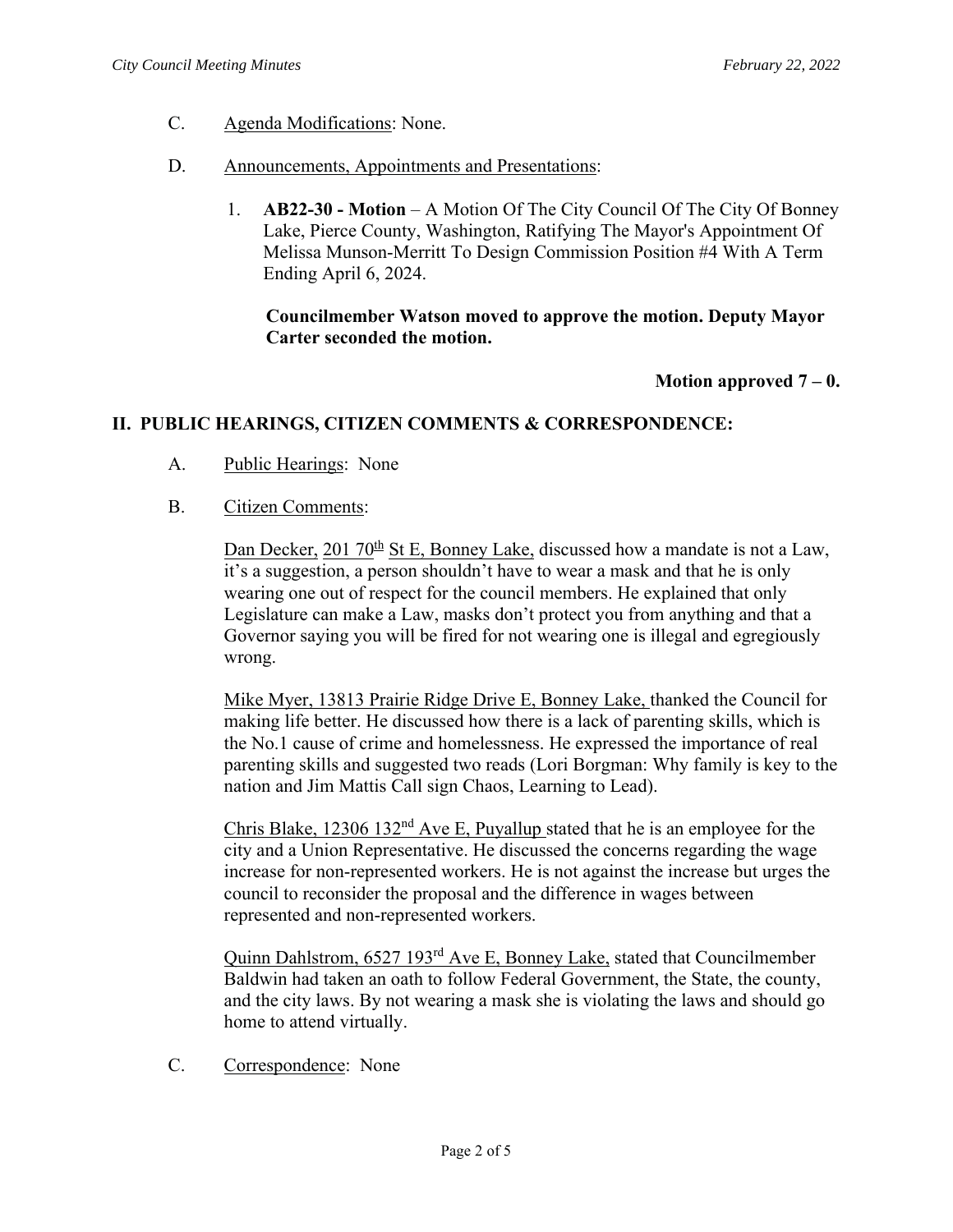# **III. COUNCIL COMMITTEE REPORTS:**

- A. Finance Committee: Deputy Mayor Carter reported the Finance Committee met in person and virtually today at 5:00 p.m. The Committee went thru personnel updates regarding current open and filled positions, Comcast cable franchise, and approved minutes.
- B. Community Development Committee: Councilmember Swatman reported the Community Development Committee met in person and virtually on February 22, 2022, The Committee discussed and forwarded AB22-20 and AB22-26, to tonight's Consent Agenda, approved their minutes and discussed city works.
- C. Public Safety Committee: Councilmember Evans reported the Public Safety Committee did not meet and is expected to have their next meeting at 3:30 p.m. on 3/8/2022.
- D. Other Reports: None.

# **IV. CONSENT AGENDA:**

- A. **Approval of Corrected Minutes:** February 1, 2022, Council Workshop and February 8, 2022, Council Meeting.
- B. **Approval of Accounts Payable and Utility Refund Checks/Vouchers:** Accounts Payable check/vouchers #90752 - 90799, in the amount of \$9,326.35. Accounts Payable check/vouchers #90800 and 90909 and wire transfer #2022020201 in the amount of \$811,583.84.
- C. **AB22-16 Resolution 3013** A Resolution Of The City Council Of The City Of Bonney, Lake, Pierce County, Washington, Authorizing The Mayor To Sign An Interlocal Agreement Between The City Of Bonney Lake And East Pierce Fire And Rescue Investigations Of Cause Or Origin.
- D. **AB22-20 Resolution 3016** A Resolution Of The City Council Of The City Of Bonney, Lake, Pierce County, Washington Authorizing The Mayor To Approve The Purchase Of Kitchen Equipment From Bargreen-Ellingson For The Public Services Center Project.
- E. **AB22-22 Resolution 3018** A Resolution Of The City Council Of The City Of Bonney, Lake, Pierce County, Washington Authorizing The Mayor To Sign A Memorandum Of Understanding With The Sumner-Bonney Lake School District To Renew The Interlocal Agreement For Support Of The Sumner Family Center For 2021/22.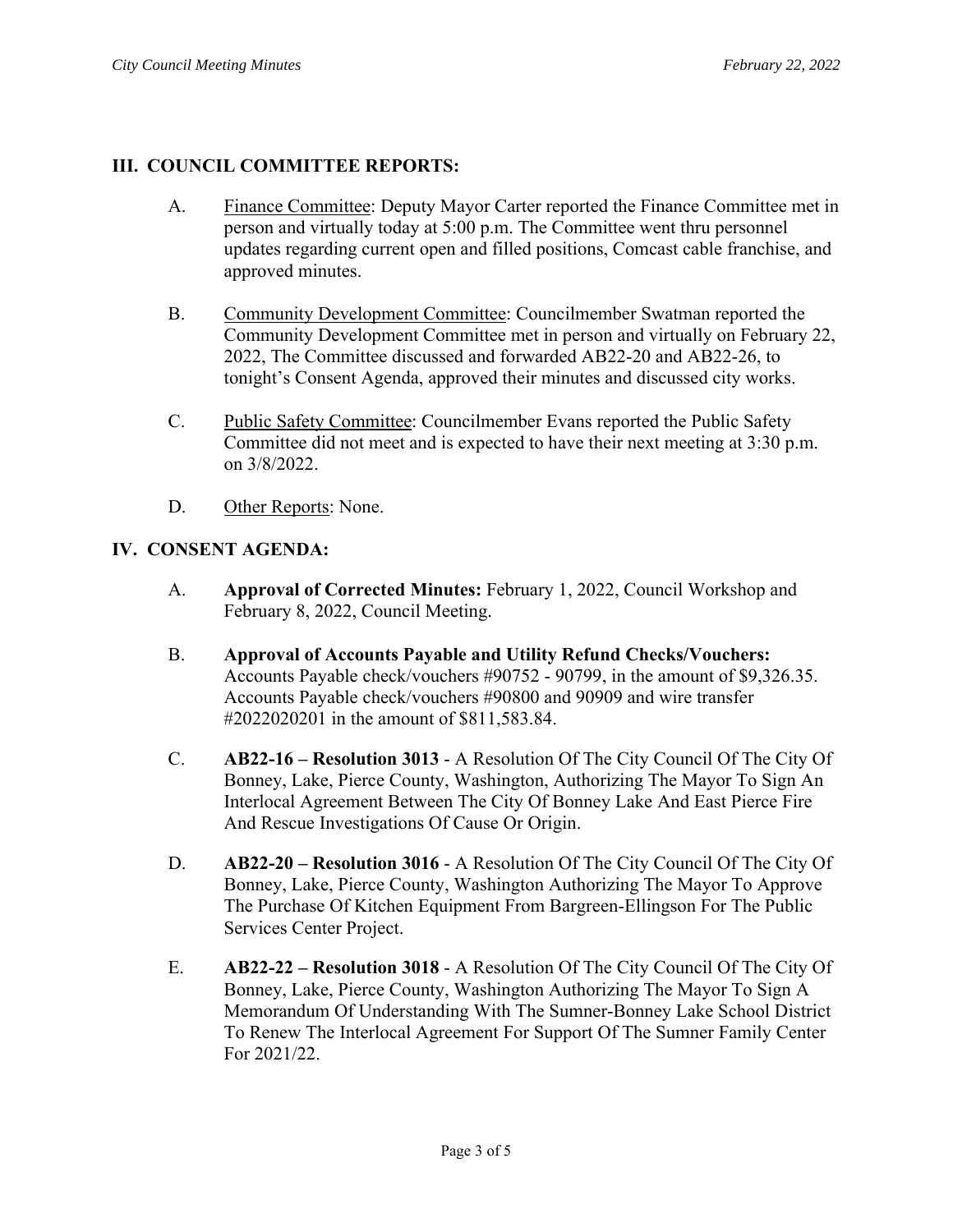F. **AB22-27 – Resolution 3020** - A Resolution Of The City Council Of The City Of Bonney, Lake, Pierce County, Washington Accepting a Housing Action Plan Implementation Grant From The Department Of Commerce.

# **Councilmember Watson moved to approve the Consent Agenda. Deputy Mayor Carter seconded the motion.**

### **Consent Agenda approved 7 – 0.**

### **V. FINANCE COMMITTEE ISSUES:**

A. **AB22-32 – Ordinance D22-32** - An Ordinance Of The City Council Of The City Of Bonney Lake, Pierce County, Washington, Amending Ordinance No. 1659 Relating To Salaries For Non-Represented Employees.

### **Councilmember Watson moved to adopt Ordinance D22-32. Deputy Mayor Carter seconded the motion.**

Deputy Mayor Carter asked about when the next represented employees contract is up for renewal. City Administrator John Vodopich stated that the current contract runs thru 2023.

Councilmember Watson stated they are trying to do their best for the represented employees and need to do what's best for non-represented employees. He stated that he will be supporting this Ordinance.

Councilmember Swatman explained how the survey was done and how the pay scale was determined. He stated that some employees were receiving a big increase while others were not. The scale is different for each position and wanted to know if the City will be having a more in-depth survey done.

Councilmember Evans stated he was discussing with Deputy Mayor Carter the need to look at restructuring the departments and staff. There has been changes and the salary scale should reflect the changes.

Mayor McCullough spoke about bringing non-represented employees whole and how directors were under paid in comparison to other cities. With being under paid, the City needs to have incentives to keep from losing good management. He explained that the City is planning on having a more in-depth salary survey that will also include the represented employees this summer. He stated that the survey is for employees not Councilmembers or himself.

Councilmember Watson stated that the represented employees have union contracts that are negotiated often but that the non-represented employees do not have that option. Therefore, the City needs to research and be sure the non-represented are being paid and have the benefits that are comparable to other cities.